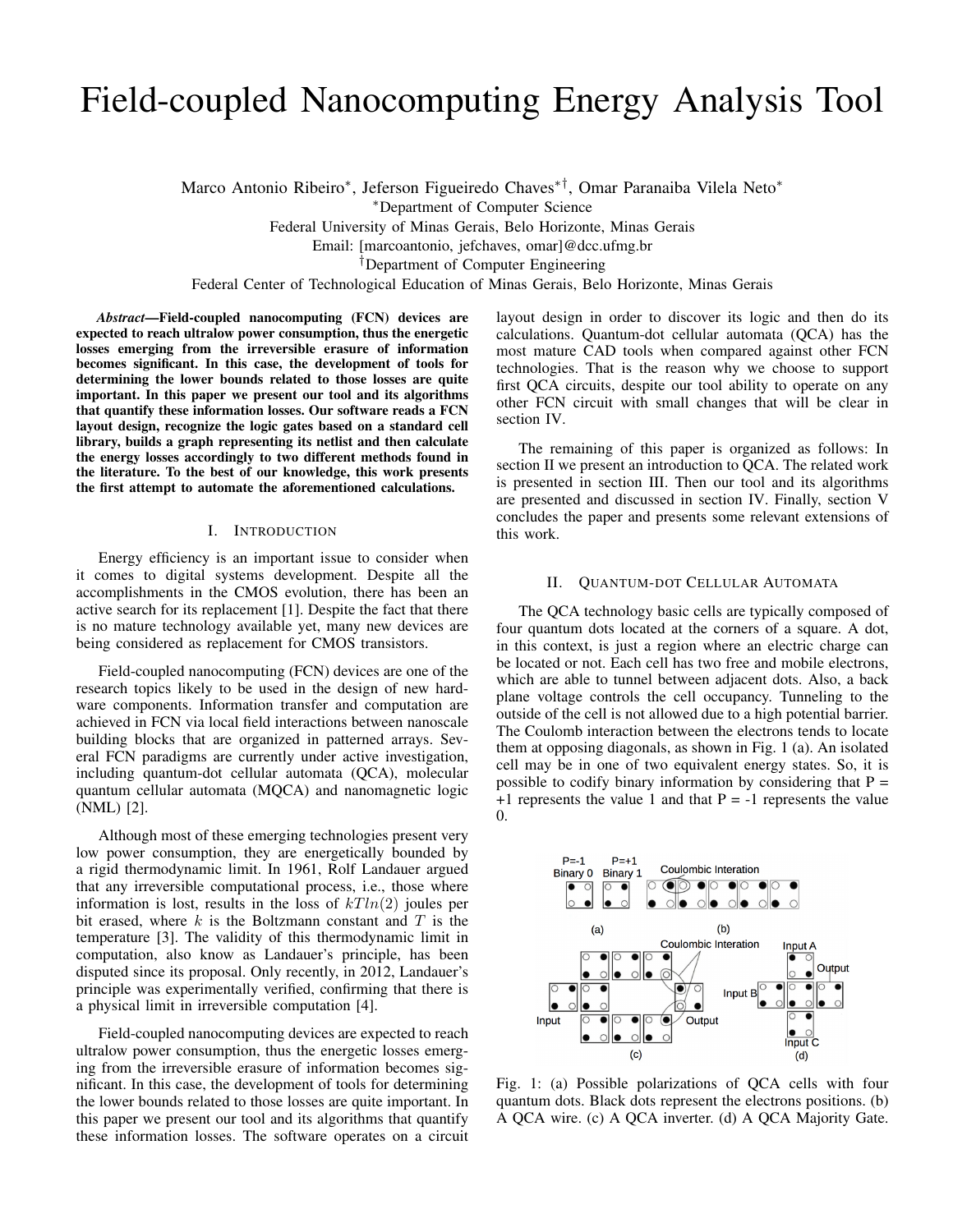When two cells are nearby, the polarization of one cell will influence the polarization of the other cell. In this case, the two possible polarization states of the second cell will not be equivalent. For example, consider that a cell (cell 1) has its polarization fixed at  $P1 = +1$  and it is placed next to a second cell (cell 2). The distribution of charges of cell 2 is influenced by the distribution of charges in cell 1, which is then responsible for the polarization of cell 2 (P2). So, cell 2 tends to have the same polarization as cell 1, reducing the Coulomb interaction between all the electrons involved. Following the same rule, a wire can be built by placing several QCA cells in a row, as shown in Fig. 1 (b).

The two fundamental QCA gates, inverter and majority gates, are presented and explained in details. When cells are placed diagonally to each other, they tend to have reverse polarizations due to the repulsion between electrons. This feature can be explored to build an inverter, such as the one shown in Fig. 1 (c).

The majority gate (Fig. 1  $(d)$ ) is the most important basic QCA logic device as it can be used to build AND and OR gates, besides being used to build more complex devices. The device cell at the center of the gate has its lowest energy when it assumes the polarization of the majority of the three input cells because this is the configuration where the repulsion between the electrons in the three inputs cells and the electrons in the device cell is the smallest. Observe in Fig. 1 (d) that, even though input cell A has the polarization that represents binary 0, the output cell has the same polarization as cells B and C, which are the majority in this case. Also, if input cell A is always fixed at binary 0, an AND gate with two inputs (B and C) is defined. In the same way, if the same cell A is always fixed at binary 1, an OR gate is formed. With ANDs, ORs, and inverters, any logic function can be implemented. So, any computational circuit can be fulfilled with QCA paradigm.

In order to build more complex QCA devices, one not only needs to select carefully the placement of QCA cells but also needs to synchronize the information to avoid having a signal reaching a logic gate and propagating before the other inputs reach the gate. This characteristic is extremely important in QCA circuits, guaranteeing its correct operation. This feature is achieved by QCA clock. The clock is an electrical field, which controls the tunneling barriers within a cell, thus keeping control when a cell might or might not be polarized [5]. The clock can be applied to groups of cells (clock zones). In each zone, a single potential can modulate the barriers between the dots. The scheme of clock zones permits a cluster of QCA cells to make a certain calculation and then its states are frozen and its outputs can be used as inputs to the next clock zone.

#### III. RELATED WORK

QCA technology is expected to reach ultralow power consumption, thus the energetic losses emerging from the irreversible erasure of information becomes significant. In this case, the development of methods determining the lower bounds related to those losses are quite important.

One solution to this problem was proposed by Hanninem [6]. In his research he analyzed the information losses in adders based on Shannon's information theory framework. This work shows that the information loss depends on the



Fig. 2: Algorithm overview.

level of abstraction in which the system is considered. In the monolithic case, i.e., the one analyzed only for its input-output relations without defining the subsystems that compose them, only a theoretical lower limit for the lost energy is provided. As the level of abstraction lowers, one can observe that energetic losses rises. Not only the change of levels but also the type of logic element used as the basic module of the system determine and influence more realistically the lower bound for the energetic consumption.

Ercan took step further towards the development of a framework with the same objective [7]. Besides the elements of Shannon's information theory, their method contemplates a thermodynamics framework which provides a better understanding of the link between the logic and the physical aspect of the devices.

Srivastava and collaborators proposed a probabilistic modeling tool to estimate polarization error and an upper bound of non-adiabatic switching power loss in QCA circuits [8]. Although the concerns about energy, their work focus on a rare and specific case, the non-adiabatic switching.

However, to the best of our knowledge, this work presents the first attempt to create a tool that automatically calculate a lower bound of energy losses related to information erasure in FCN circuits.

#### IV. THE TOOL

The tool calculates the energy based in the information losses accordingly two methods [6], [7]. In order to do that, it starts reading a layout circuit design made by QCADesigner [9] and files with patterns of logic gates. Then it recognizes the logic gates via a template matching, marking the found logic gates inputs with its provable values (considering all possible input combinations in all system's variable inputs) and finally follows the information flow in order to maintain only the possible values (we called this process "traversing"). The main structure of the implementation is showed in Figure 2 and it is described in the following subsections.

## *A. Inputs*

The QCADesigner uses a semi-structured file to store the projects developed in that tool, dividing the circuit in layers.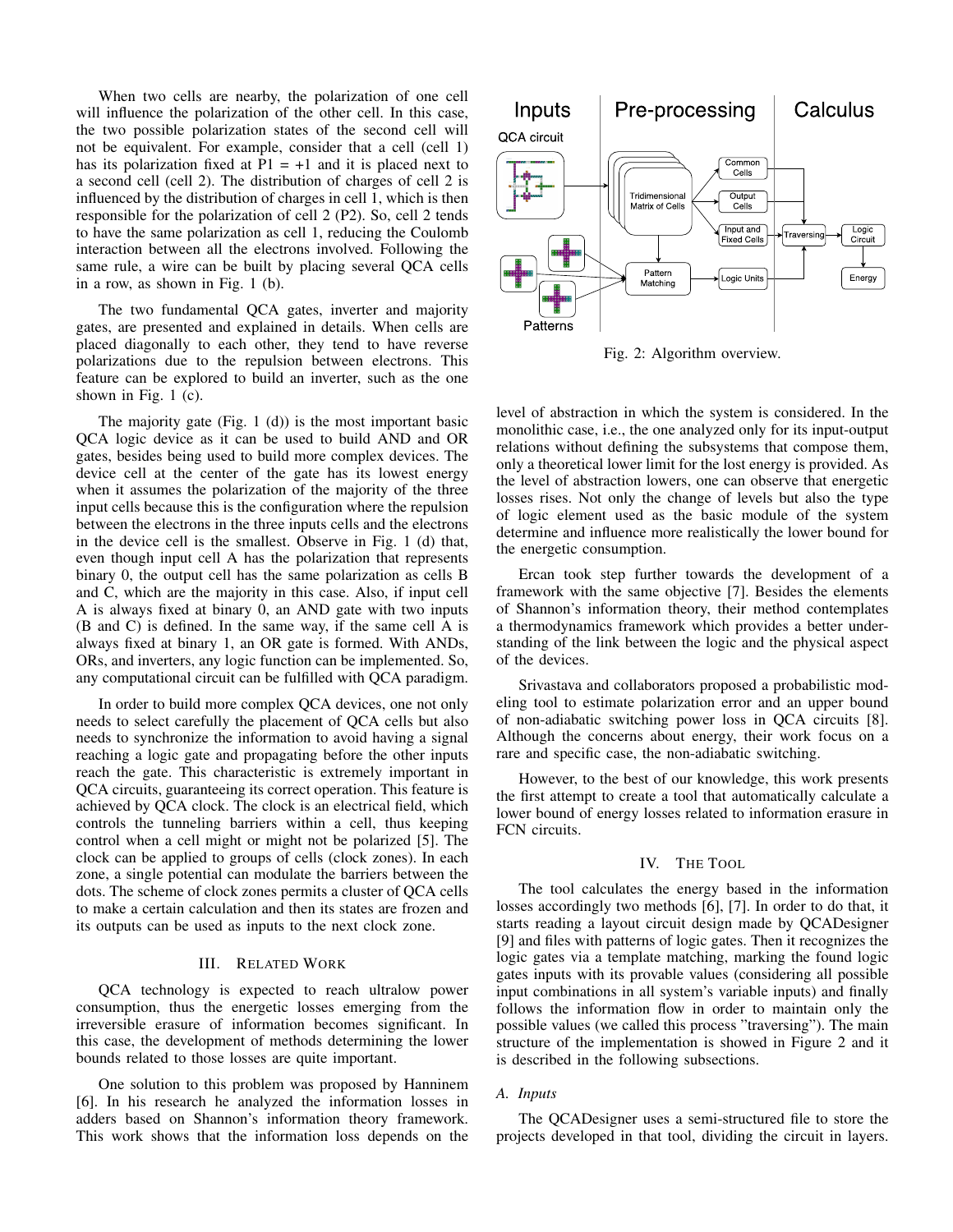The Substract layer contains the information of the size of the cells used by the file and other information of the subtract (position, size). The Level layers contain the Cells Layers by circuit level from the highest to the lowest and, finally, the Cells layers contain the cells blocks. Each cell block contains the physical information of the cell in the circuit and the type of the cell.

Other inputs are the *.lunit* files which describe the Logic Unit by showing its logic expression and patterns containing cell offset and type. These files behave like a standard cell library and can be improved by the user with new patterns.

#### *B. Pre-processing*

The algorithm begins by converting the QCA circuit to a tridimensional matrix. Initially the default cell size is obtained from the substract layer. Then for every level layer the cells are extracted with their clock zone number, position, polarization and type. These types can vary from Input cells, Fixed polarized cells (treated as Input), Common cells (used as propagation medium for the information) and Output cells. These cells are inserted in the matrix according to their position discretized in a way that adjacent cell's index differs only in one unit. This part is the only one that must be replaced in order support other FCN technology. The parser that reads the circuit design and extract the information needed to create the tridimensional matrix of cells depends on the specification format of the layout circuit file.

Each unit is scanned within the matrix by pattern matching. During this process, superposition of two found logic units can happen when a portion of their pattern matches the other. In this case, the first unit found in the traversing is enabled and the other is disabled.

Now that all the cells have been scanned, the information is propagated as flows from the inputs (varying and fixed) to create a circuit from the matrix. An important aspect in this approach is to maintain a consistent logic propagation, i.e., when two flows meet, they should merge into one with information of both.

For this to work, each flow has a list of input states containing a N conditions, where each position relates to the starting state of the  $N^{th}$  varying input, as fixed inputs cannot have more than one state. Each state consists of a set of possible values. The inputs being binary, the states can be:

```
Started as false = \{ 0 \}Started as true = \{ 1 \}May be true or false = \{ 0, 1 \}
```
The third state occurs when an input was not found yet and, consequently, not merged with this flow. The empty set is an error state which exclude the resulting flow.

For each varying inputs we start two flows, one representing when it starts on  $false$  where his position on the list is  $\{ 0 \}$  and another representing when it starts on true where his position on the list is  $\{1\}$ . In both flows, all the other inputs are  $\{ 0, 1 \}$ . As for the fixed inputs, they begin with a flow with a list of sets  $\{0, 1\}$ .

Figure 3 shows an example. The varying inputs are colored in blue (inputs 1 and 2), the fixed inputs (3 and 4) are orange and the only output is yellow. The logic units (majority gates) are inside the blue squares. The flows initialized before the traversing are also indicated in Table I and in the tables in Figure 3 (a).

TABLE I: Starting flows for the circuit in Figure 3 (a)

| Origin             | Input <sub>1</sub> state | Input <sub>2</sub> state | Value |
|--------------------|--------------------------|--------------------------|-------|
| Input $1$          | $\{0\}$                  | $\{0, 1\}$               | false |
|                    | $\{1\}$                  | $\{0, 1\}$               | true  |
| Input $2$          | $\{0, 1\}$               | $\{0\}$                  | false |
|                    | $\{0, 1\}$               | $\{1\}$                  | true  |
| Input $_3$         | $\{0, 1\}$               | $\{0, 1\}$               | false |
| Input <sub>4</sub> | ${0, 1}$                 | $\{0, 1\}$               | true  |

## *C. Calculus*

The merging occurs when two or more flows arrive at a logic unit and is done by applying the intersection of sets in each of the positions of both lists. If any of these intersections results in an empty set, the merging is ignored and these flows cannot merge. This operation is applied for every combination of flows coming from different inputs.

In Figure 3 (a) the flows from Input<sub>1</sub>, Input<sub>2</sub> and Input<sub>3</sub> propagate through the cells until they reach the Majority Gate<sub>1</sub>. This process results in the data state combinations presented in table  $Majority$   $Gate_1$   $Flows$  in Figure 3 (b).  $Majority Gate<sub>1</sub>$  is marked as used and the flows propagate to *Majority* Gate<sub>2</sub>.

In Figure 3 (b) the flows from Majority Gate<sub>1</sub> output, Input<sub>1</sub> and Input<sub>4</sub> have reached Majority Gate<sub>2</sub>. Majority Gate<sub>2</sub> is marked as used and the flows propagate to the output as showed in Figure 3 (c).

After the traversing process, we will have a graph connecting all the reachable cells from an input cell, representing the circuit. Then the user can choose from two energy analysis options:

- 1) By section of clock: all pieces inside a clock zone are considered as one logic unit. Hanninem's analysis is carried out [6]. Here the information losses occurs on the purple area (purple Majority Gate and purple wire) and on the white area (white Majority Gate).
- 2) By logic unit: the analysis is applied in all valid logic unit taken in the traversing algorithm. Ercan's method is carried out [7]. Here the information losses occurs on the purple Majority Gate and on the white Majority Gate. Each one of these cells is an output of a section. The inputs are selected according to the cell before the output.
	- If the output is also an output of a valid and used logic unit, then all the inputs of the logic unit are considered inputs of this section
	- Else the input is the cell before the output (wire)

After that, every section has its own set of inputs and outputs and is considered a logic unit.